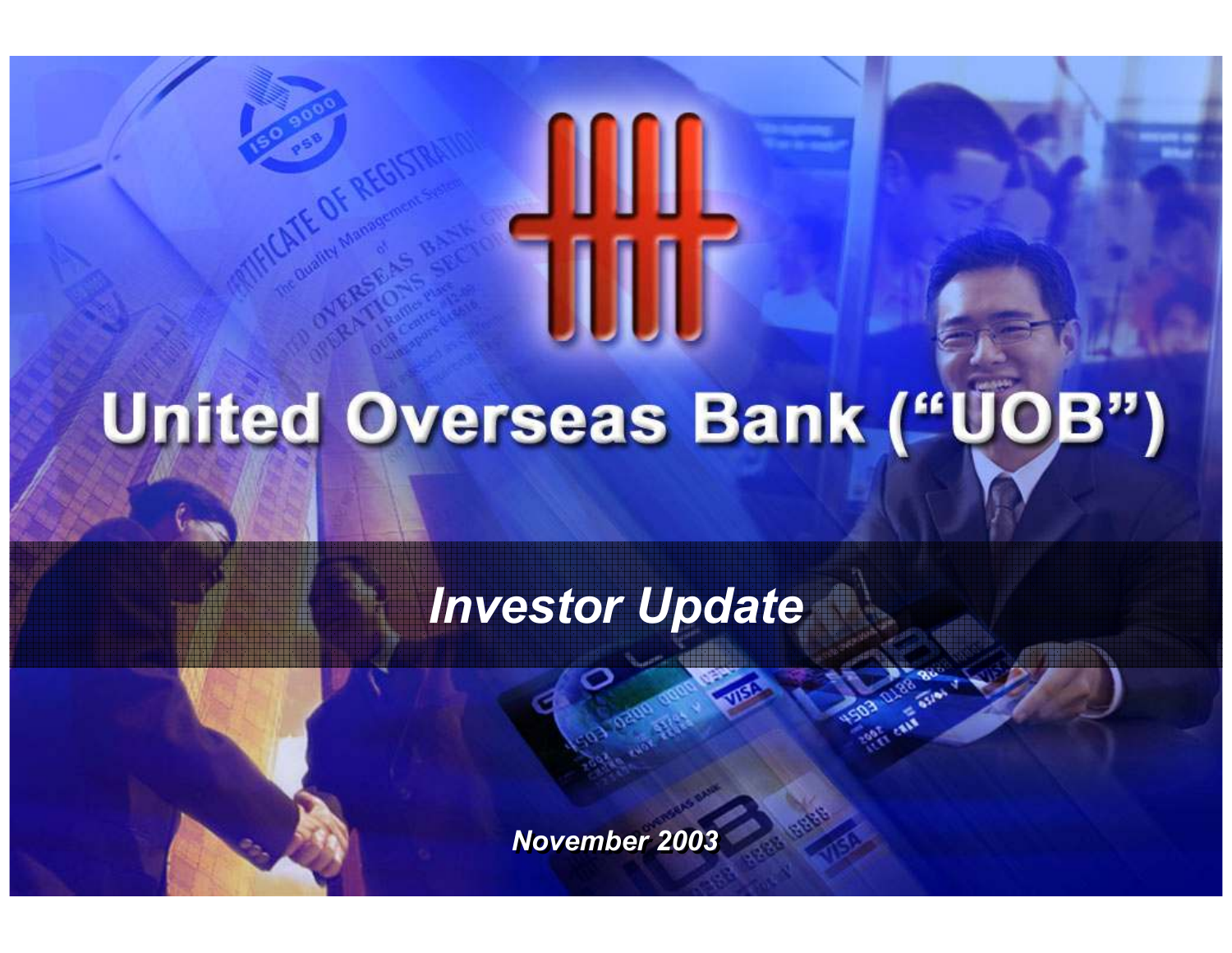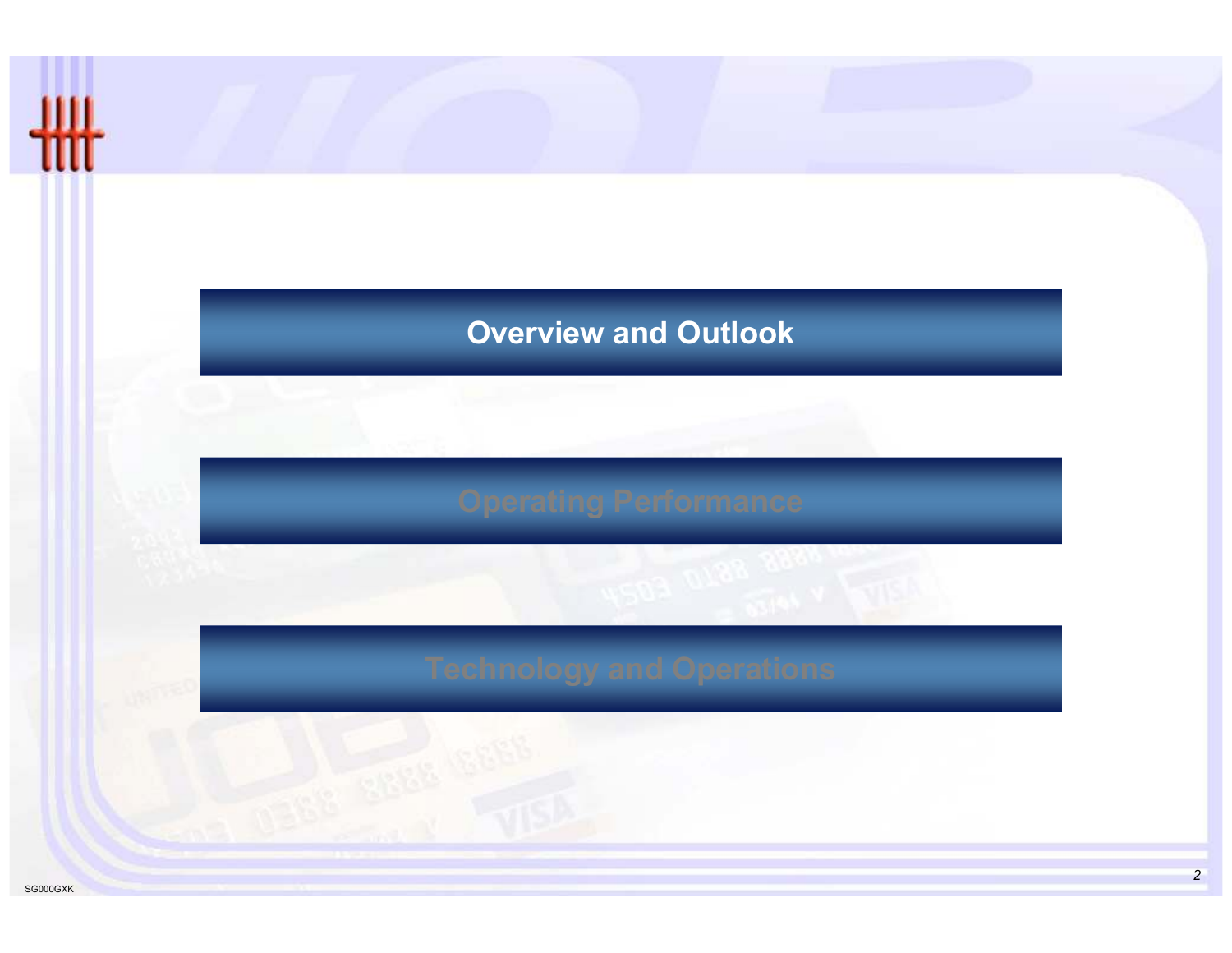# **Hill** Financial Highlights

| (S\$mm)                                                    | 1Q 2003 | 2Q 2003         | 3Q 2003         |
|------------------------------------------------------------|---------|-----------------|-----------------|
| <b>Income Statement</b>                                    |         |                 |                 |
| <b>Net profit</b>                                          | 281     | 240             | 281             |
| Cash ROA (%)                                               | 1.25    | 1.08            | 1.24            |
| Cash ROE (%)                                               | 10.4    | 9.0             | 10.3            |
| Cost to income ratio (%)                                   | 33.8    | 34.3            | 35.5            |
|                                                            |         | <b>Dec 2002</b> | <b>Sep 2003</b> |
| <b>Balance Sheet</b>                                       |         |                 |                 |
| <b>Total assets</b>                                        |         | 107,469         | 108,016         |
| Customer loans and advances (net of cumulative provisions) |         | 58,884          | 59,248          |
| <b>Customer deposits</b>                                   |         | 67,919          | 66,092          |
| <b>Total shareholders' funds</b>                           |         | 12,653          | 12,929          |
| <b>Asset Quality</b>                                       |         |                 |                 |
| <b>NPLs</b>                                                |         | 5,679           | 5,343           |
| <b>Cumulative provisions</b>                               |         | 3,504           | 3,438           |
| <b>Cumulative provisions/NPLs (%)</b>                      |         | 61.7            | 64.3            |
| <b>NPLs Ratio (%)</b>                                      |         | 9.0             | 8.4             |
| <b>Capital Adequacy</b>                                    |         |                 |                 |
| Tier 1 ratio (%)                                           |         | 12.2            | 12.5            |
| Total capital ratio (%)                                    |         | 15.3            | 17.9            |

3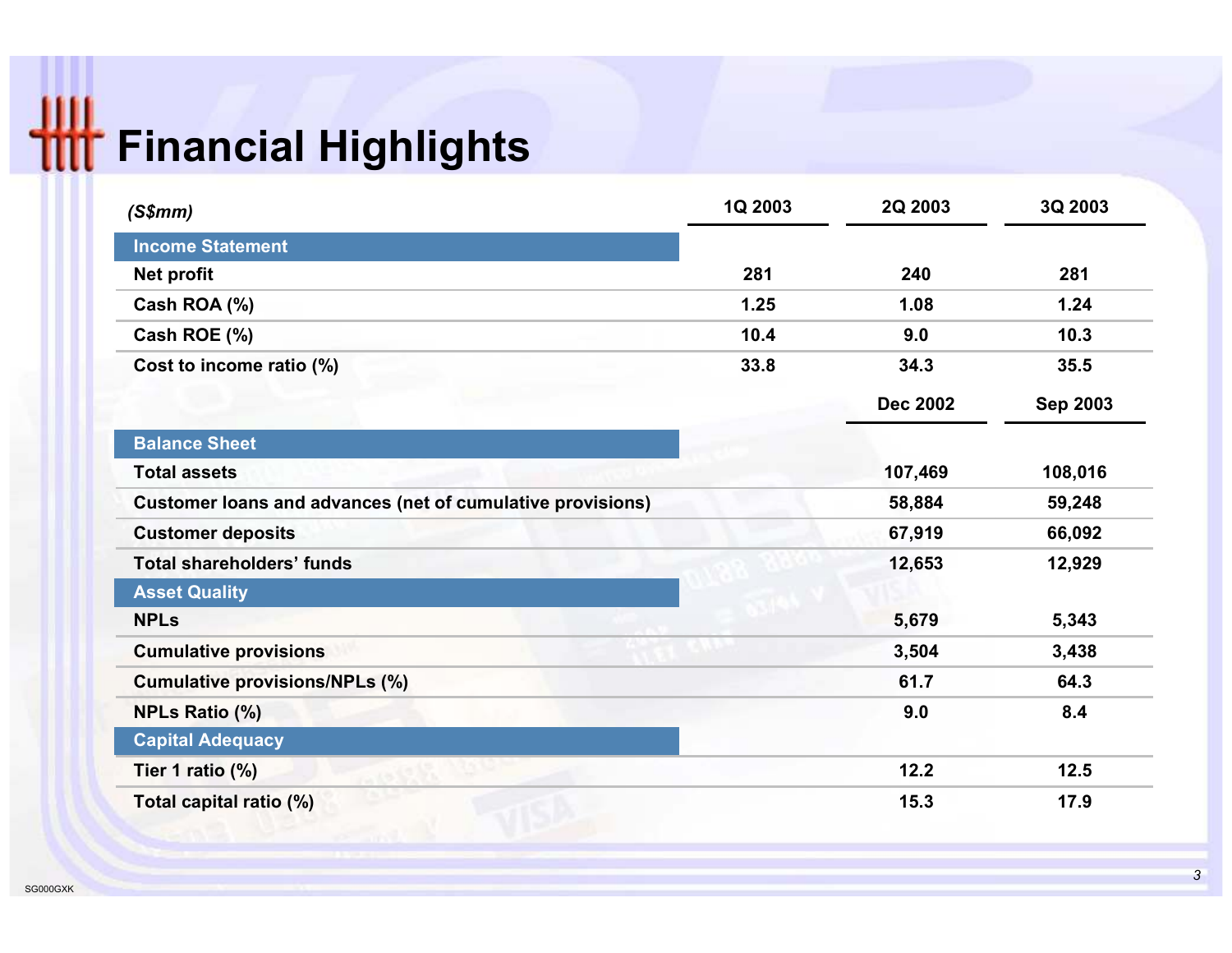## Management Approach

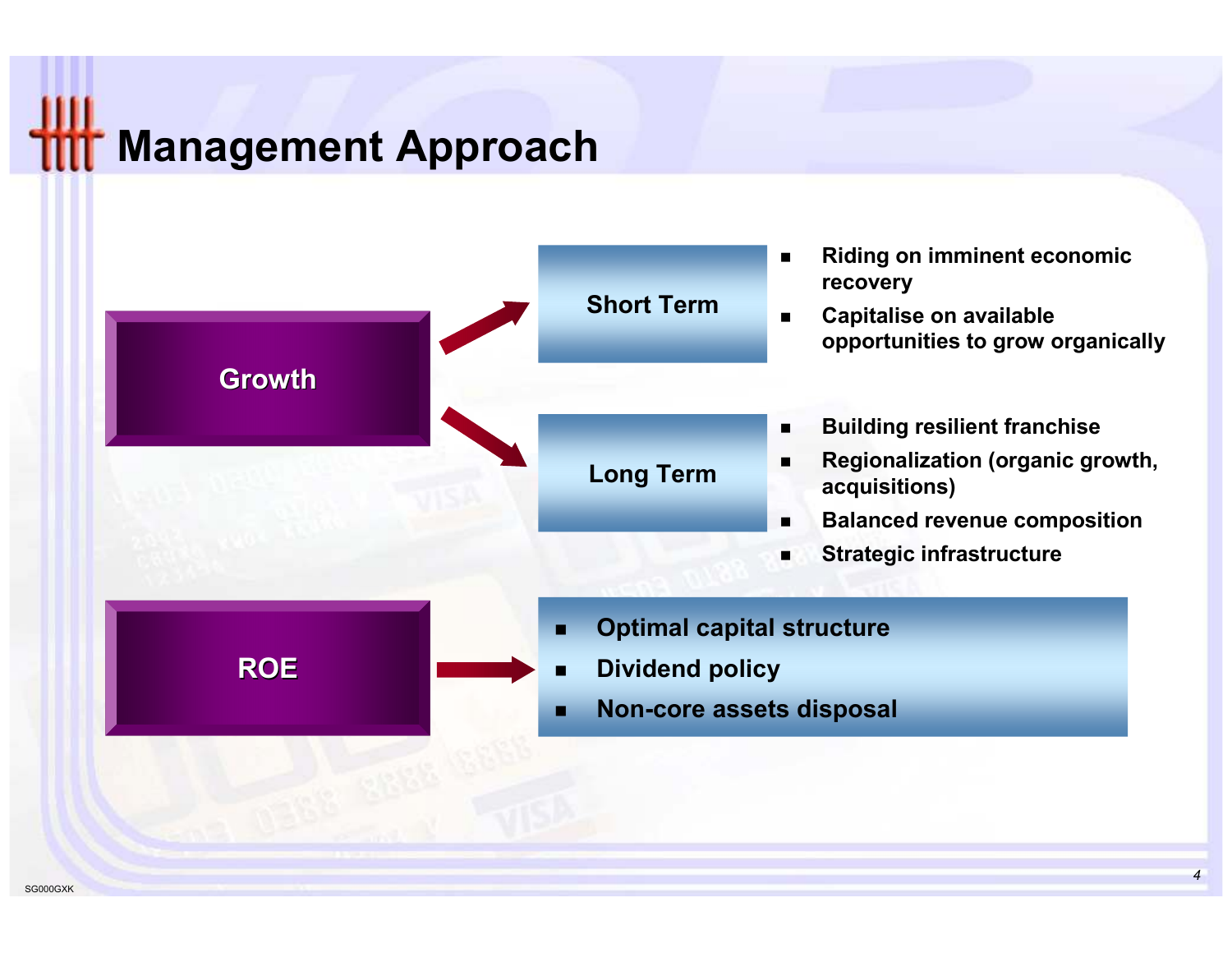## Near Term Outlook

Early signs of economic pickup

Modest asset growth in Singapore, but profitability stronger due to stability in asset quality

> Thailand and Malaysia present potential outperformance opportunities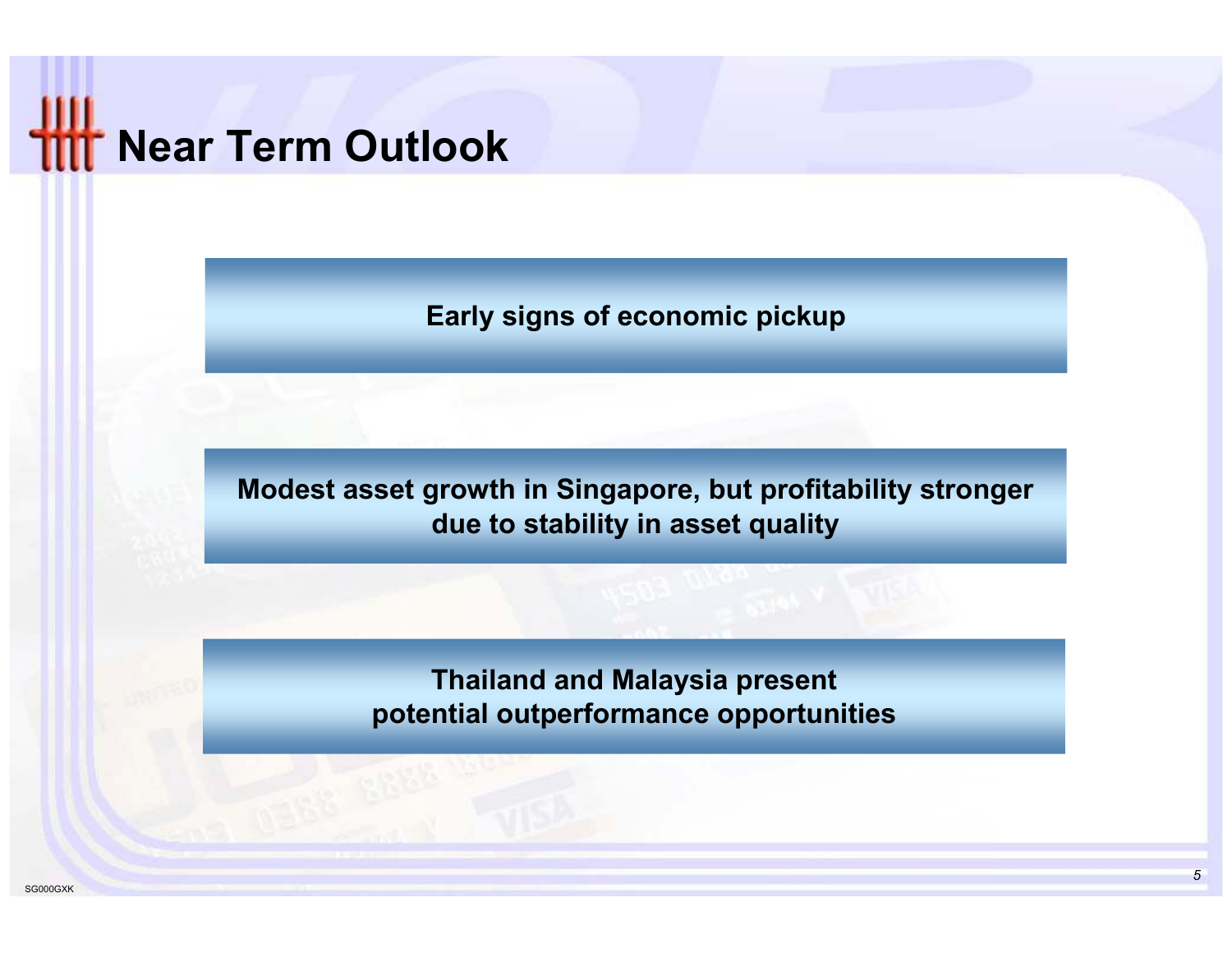## **Hilf** Committed to Manage for Long Term Growth

|                                                | 1999 | 2002 | <b>Sep 03</b>                                               | 2006 | 2010 |  |
|------------------------------------------------|------|------|-------------------------------------------------------------|------|------|--|
| Cash ROE (%)                                   | 12.6 | 9.8  | 9.9                                                         | 15.0 | 20.0 |  |
| <b>Overseas profit</b><br>contribution* (%)    | 8.6  | 22.4 | 23.4                                                        |      | 40.0 |  |
| <b>Non-interest income</b><br>contribution (%) | 36.6 | 29.6 | 31.8                                                        |      | 50.0 |  |
|                                                |      |      |                                                             |      |      |  |
|                                                |      |      |                                                             |      |      |  |
|                                                |      |      | Our Vision: To be a Premier Bank in the Asia Pacific Region |      |      |  |
|                                                |      |      |                                                             |      |      |  |
|                                                |      |      |                                                             |      |      |  |

SG000GXK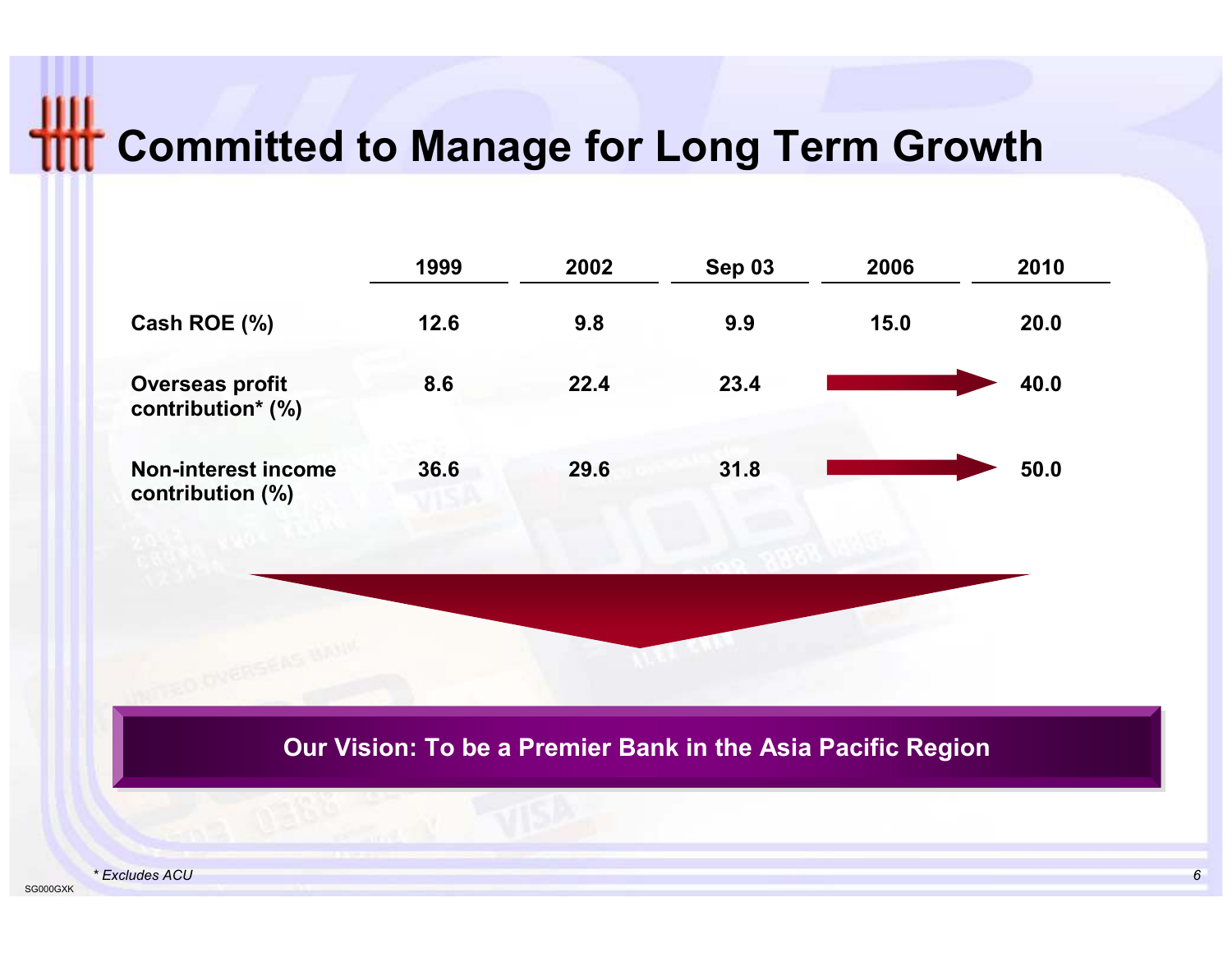

Maintain market dominance in Singapore

Strengthen fee-based income

Poised to grow regional business more aggressively

Capital Management Balanced with Growth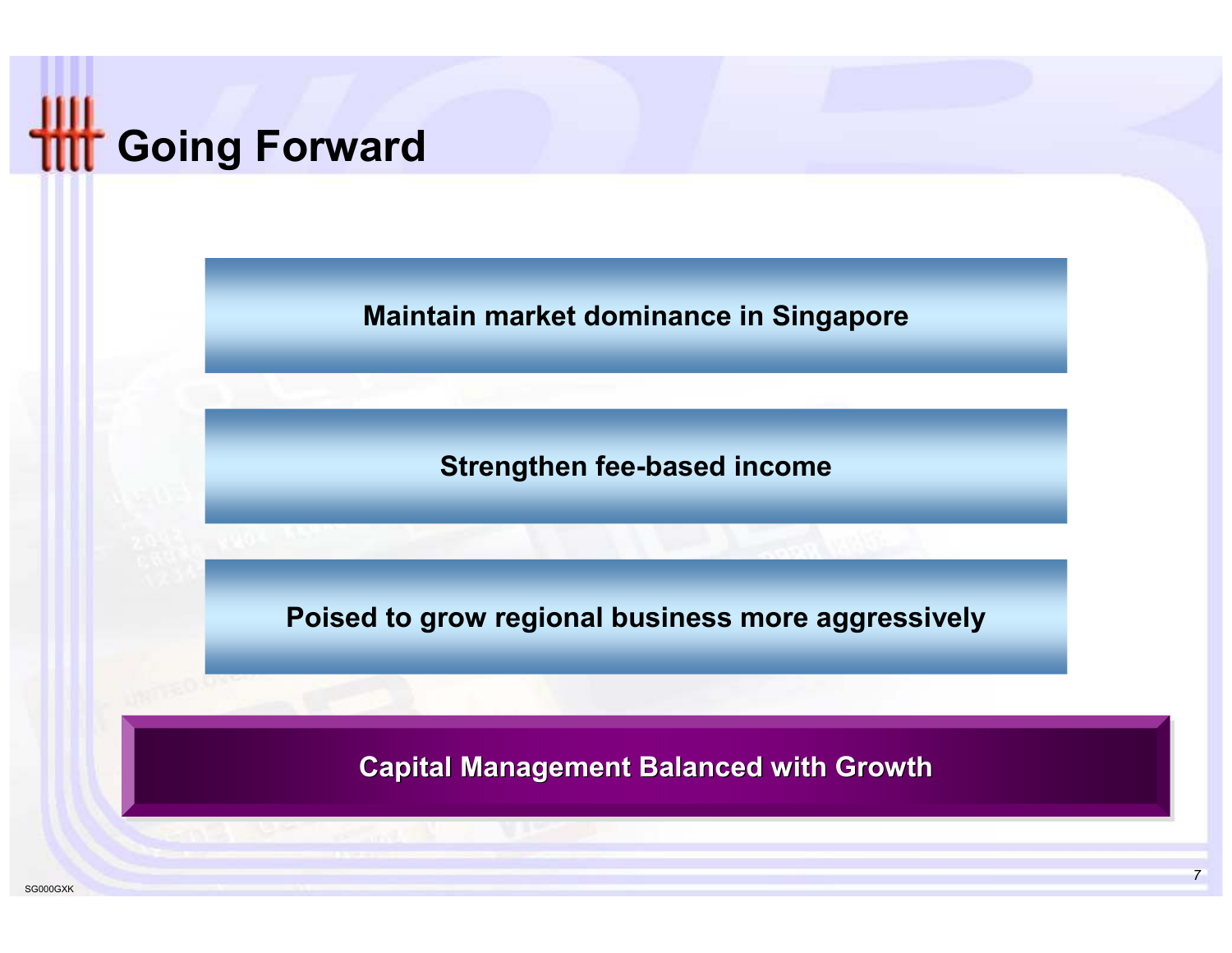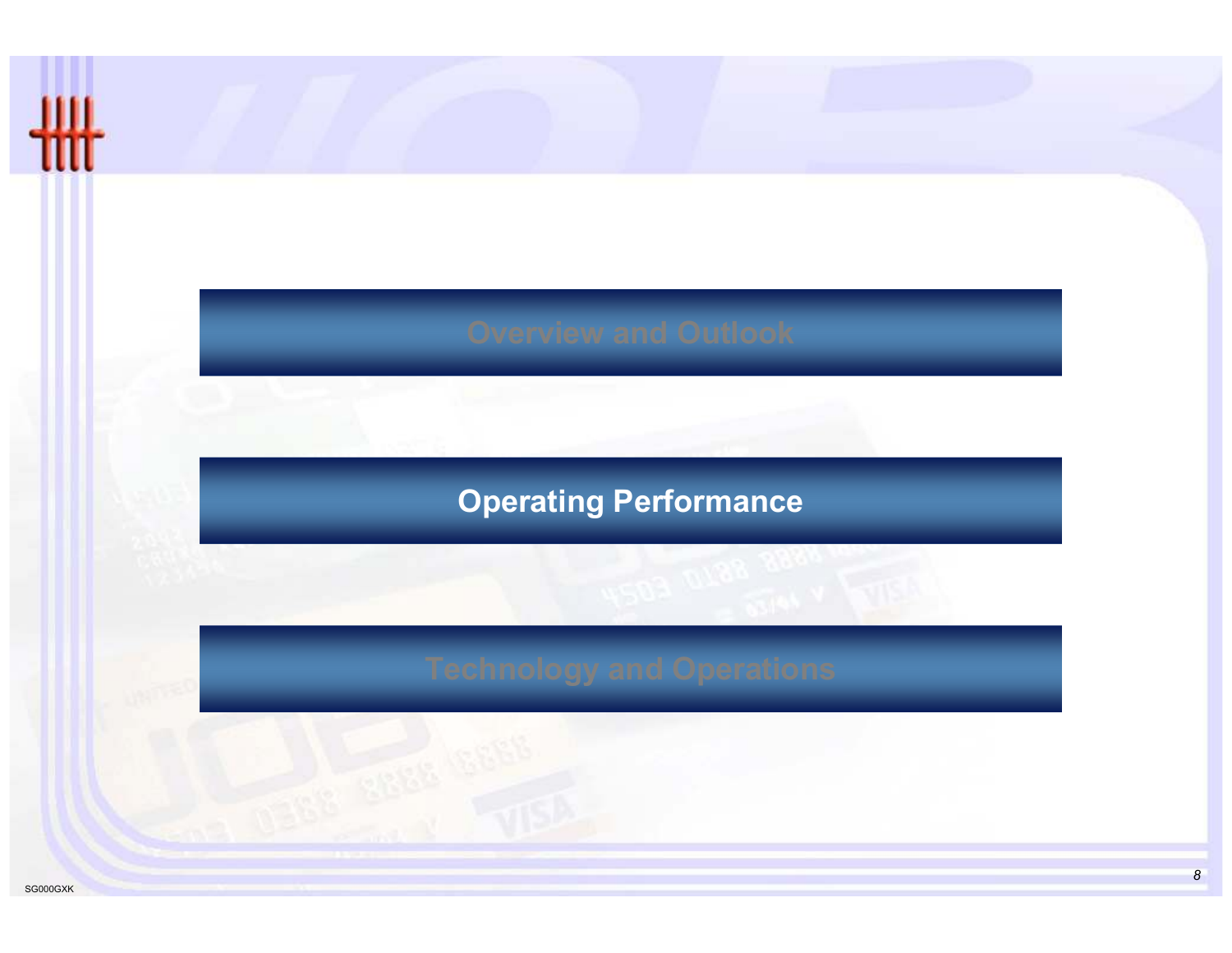## **IIIT Earnings Resilience**



#### Net Profit After Tax

| (S\$mm)                                                                   | <b>1Q03</b> | <b>2Q03</b> | 3Q03  |
|---------------------------------------------------------------------------|-------------|-------------|-------|
| <b>Net Interest Income</b>                                                | 535         | 532         | 524   |
| Non-Interest Income                                                       | 249         | 259         | 235   |
| <b>Total Income</b>                                                       | 785         | 791         | 758   |
| <b>Operating Expenses</b>                                                 | (266)       | (271)       | (269) |
| <b>Operating Profit (before</b><br>goodwill amortisation &<br>provisions) | 519         | 520         | 489   |
| <b>Goodwill Amortisation</b>                                              | (51)        | (51)        | (50)  |
| <b>Provision Charges</b>                                                  | (90)        | (175)       | (101) |
| <b>Pre-Tax Associates' Profit</b>                                         | 3           | 27          | 32    |
| <b>Tax And MI</b>                                                         | (100)       | (81)        | (90)  |
| <b>Net Profit</b>                                                         | 281         | 240         | 281   |
|                                                                           |             |             |       |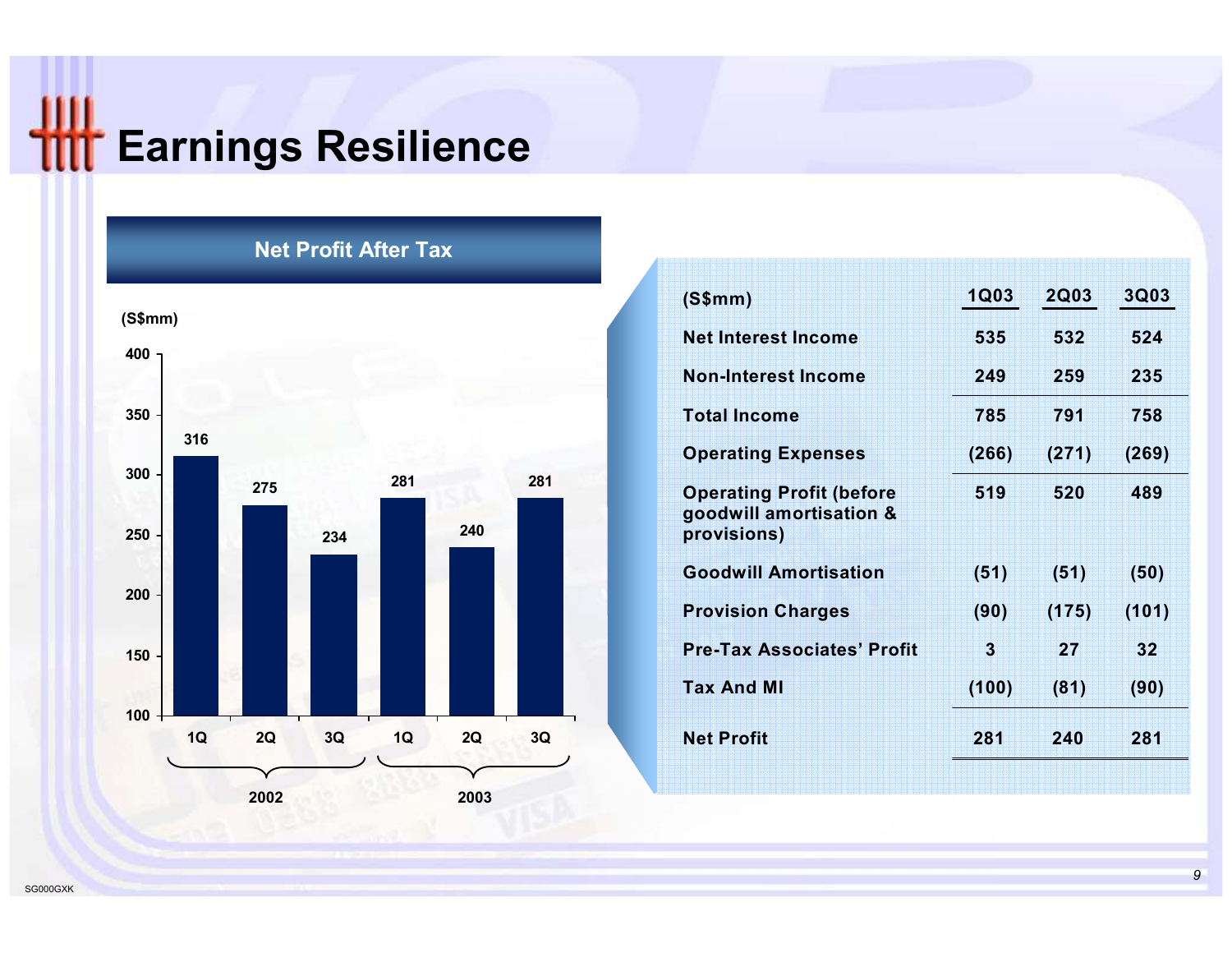### Margin Pressure Starting to Ease

- $\blacksquare$  Margins maintained despite intense competition
- $\blacksquare$  Stable interest rates is easing off pressure on margins

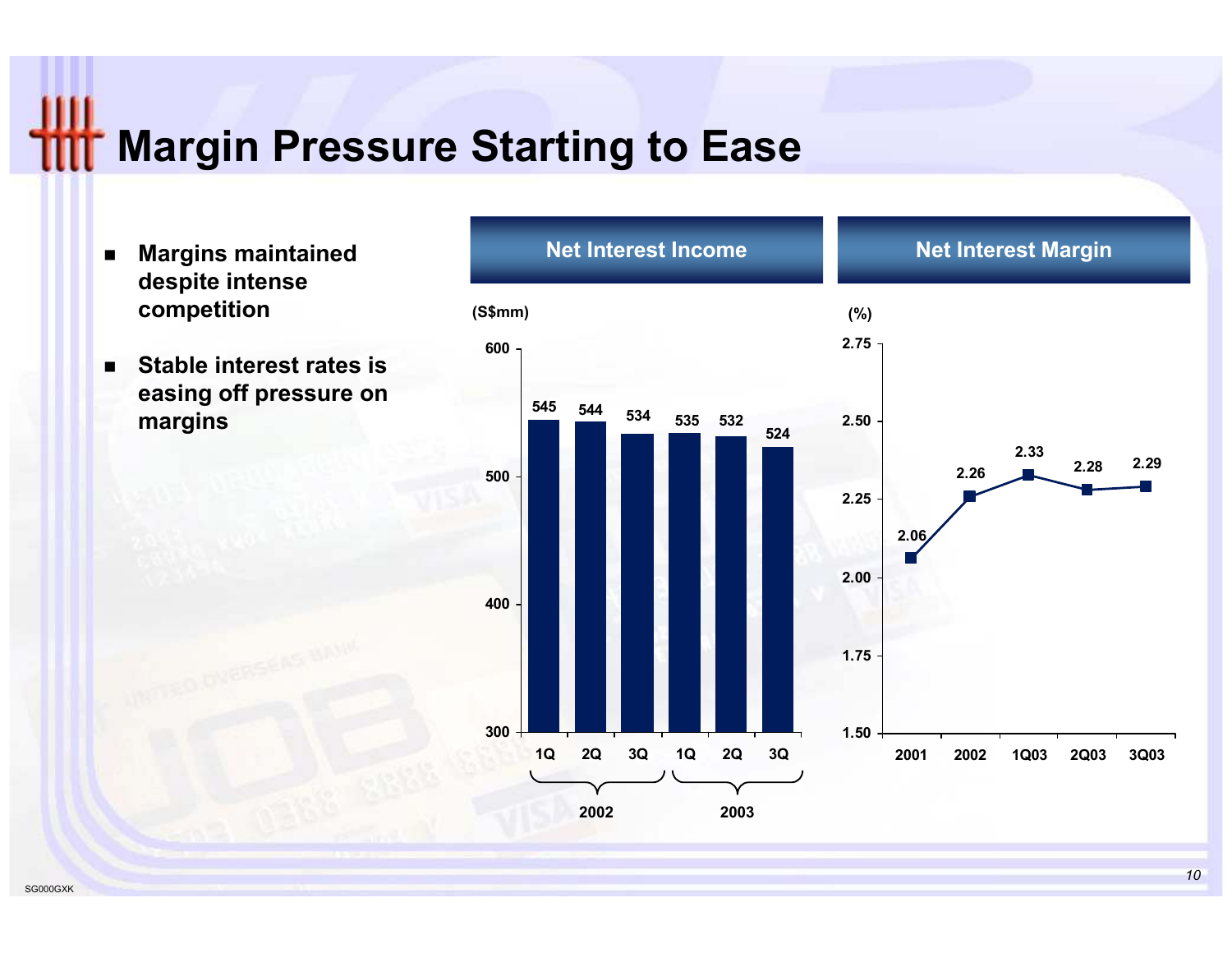### **THT Growing Fee & Commission Income**

- Contributed 63% to non-interest income
- $\blacksquare$  Improved contribution from credit card, fund management and investment-related activities
- $\blacksquare$  To step up activities in wealth management, treasury, credit cards and trade-related areas

| (S\$mm)                                             | 1Q03 | 2Q03            | 3Q03 |
|-----------------------------------------------------|------|-----------------|------|
| <b>Credit Card</b>                                  | 20   | 20              | 24   |
| <b>Fund Management</b>                              | 16   | 16              | 21   |
| <b>Futures Broking &amp;</b><br><b>Stockbroking</b> | 8    | 9               | 10   |
| Investment-related                                  | 17   | 12              | 23   |
| Loan-related                                        | 27   | 35              | 21   |
| <b>Service Charges</b>                              | 12   | 12 <sup>2</sup> | 13   |
| <b>Trade-related</b>                                | 27   | 27              | 27   |
| <b>Others</b>                                       | 4    | $\overline{7}$  | 10   |
| Fee and<br><b>Commission Income</b>                 | 131  | 138             | 148  |

Fee and Commission Income

#### Non-Interest Income



■ Other Income Dividend & Rental Profit from Sec / Derivatives / FX**Fee & Commission** 

11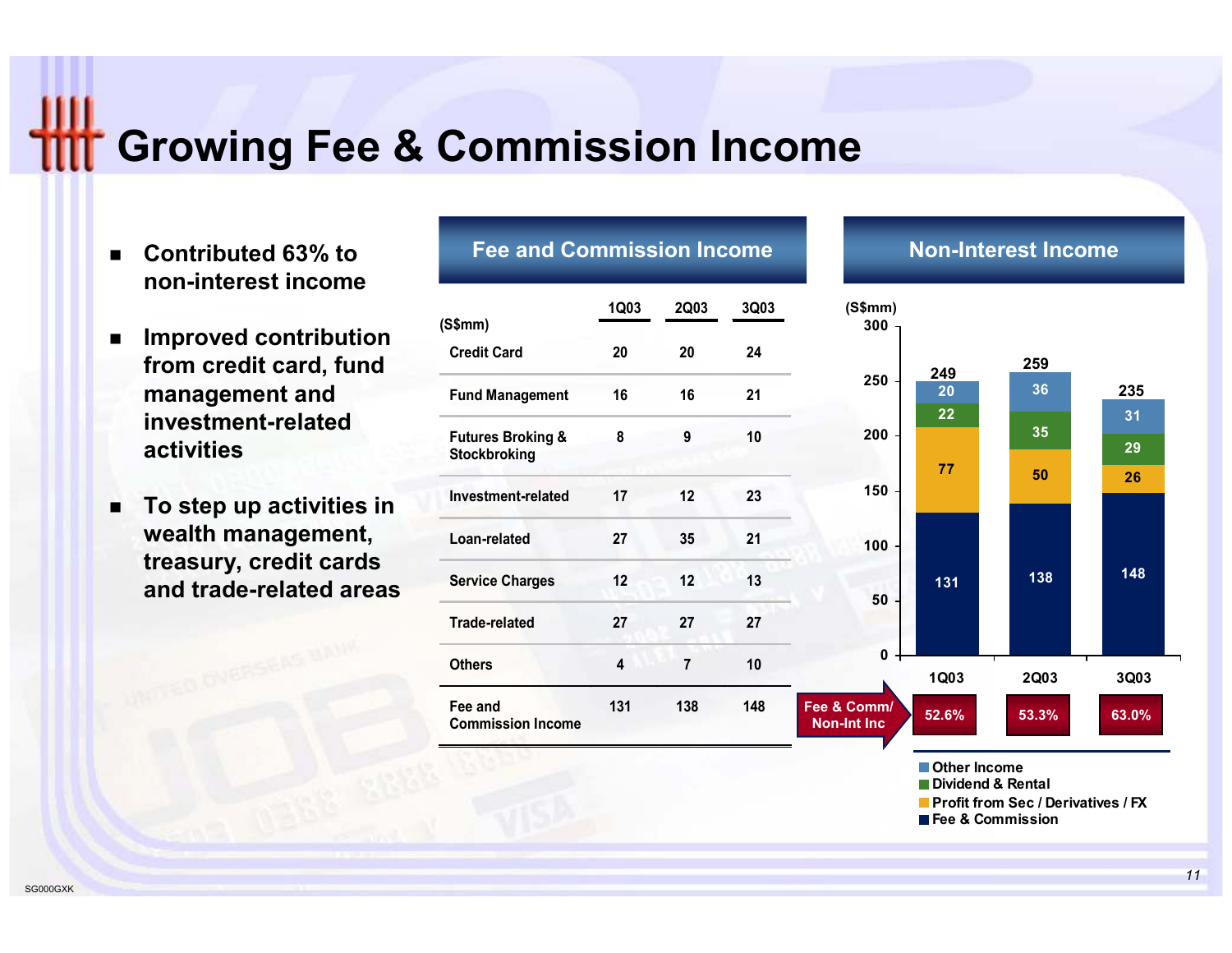## **IIT Asset Quality Stabilizing**

- $\blacksquare$  NPLs broadly stable with no major deterioration in NPLs categories
- $\blacksquare$  Reduction in NPLsacross regions
- п Improving provision coverage ratio
- п General economic outlook key to future asset quality

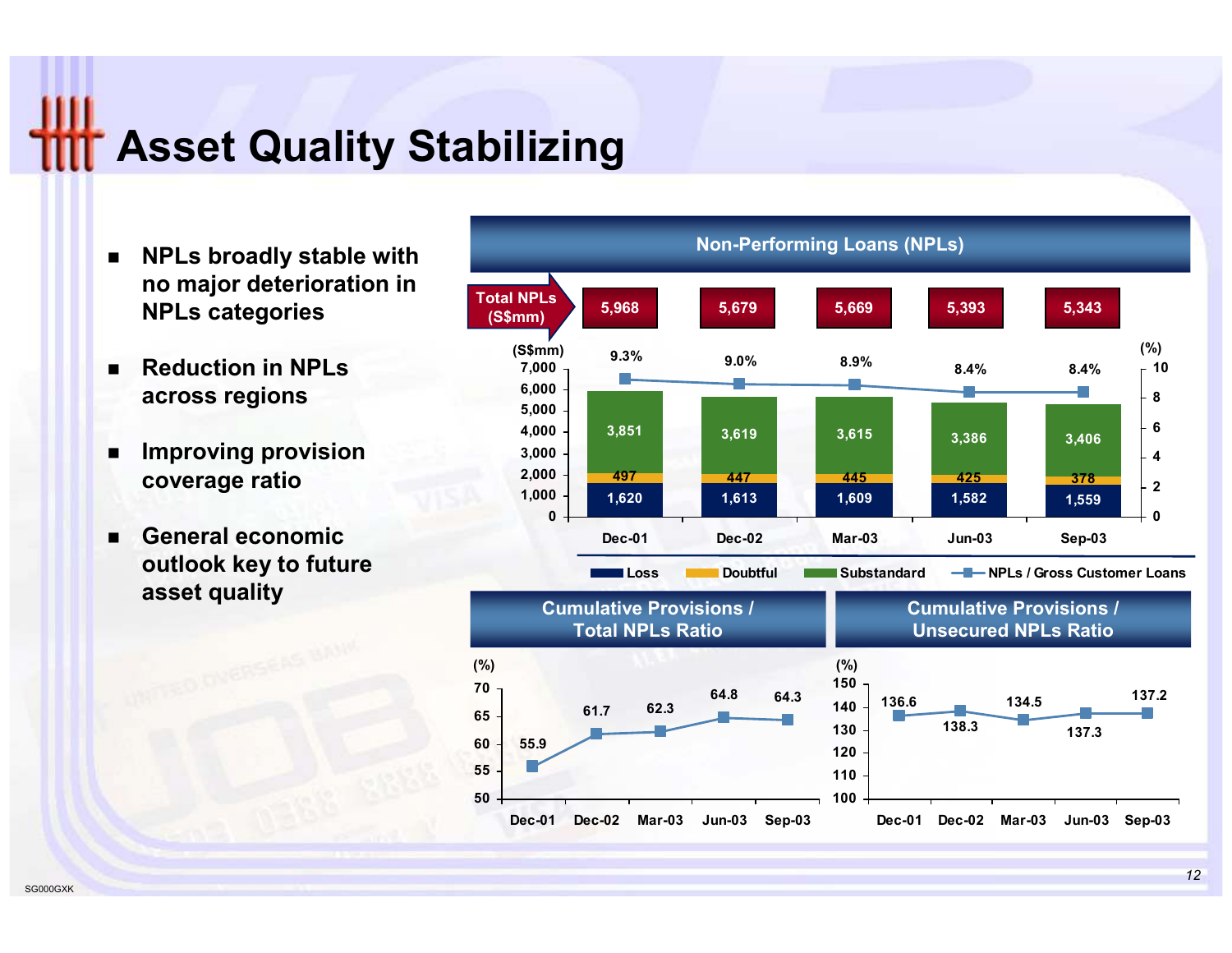### Credit Growth Remains Challenging

- $\blacksquare$  Credit growth in Singapore remains muted but initial signs of optimism and a pick up
- $\blacksquare$  Leading market share maintained despite increased competition
- $\blacksquare$  Expect growth mainly from region
- Still cautious about specific sectors
- $\blacksquare$  Active asset and liability management ensures continued competitiveness



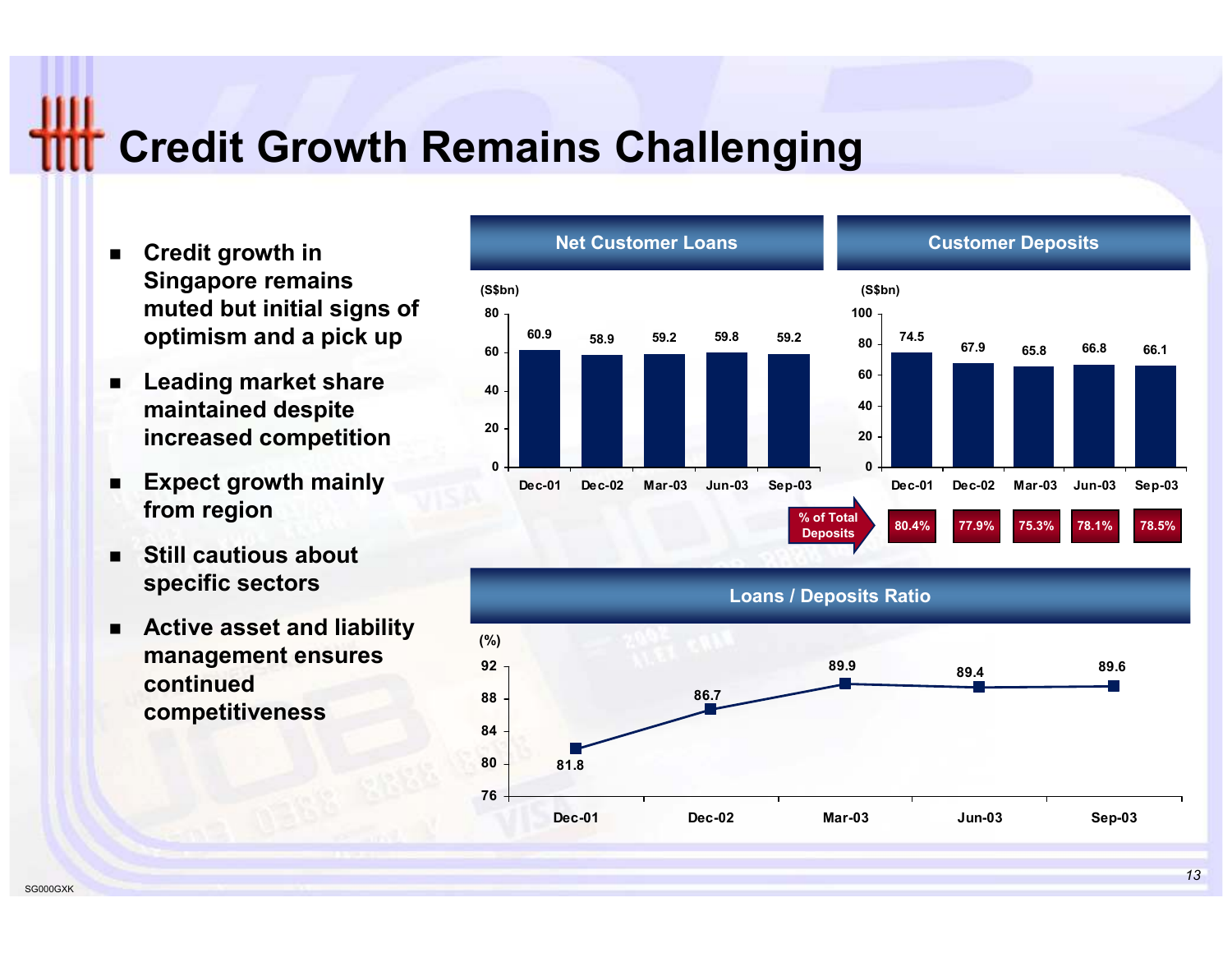## **Strong Capital Position**

- $\blacksquare$  Maintain proactive stance in managing capital
- $\blacksquare$  Seek to grow assets through acquisitions or organic growth
- п In absence of opportunities, option to return excess capital to shareholders

#### Capital Adequacy Ratio (BIS)



Risk Weighted Assets Tier 1 CAR Total CAR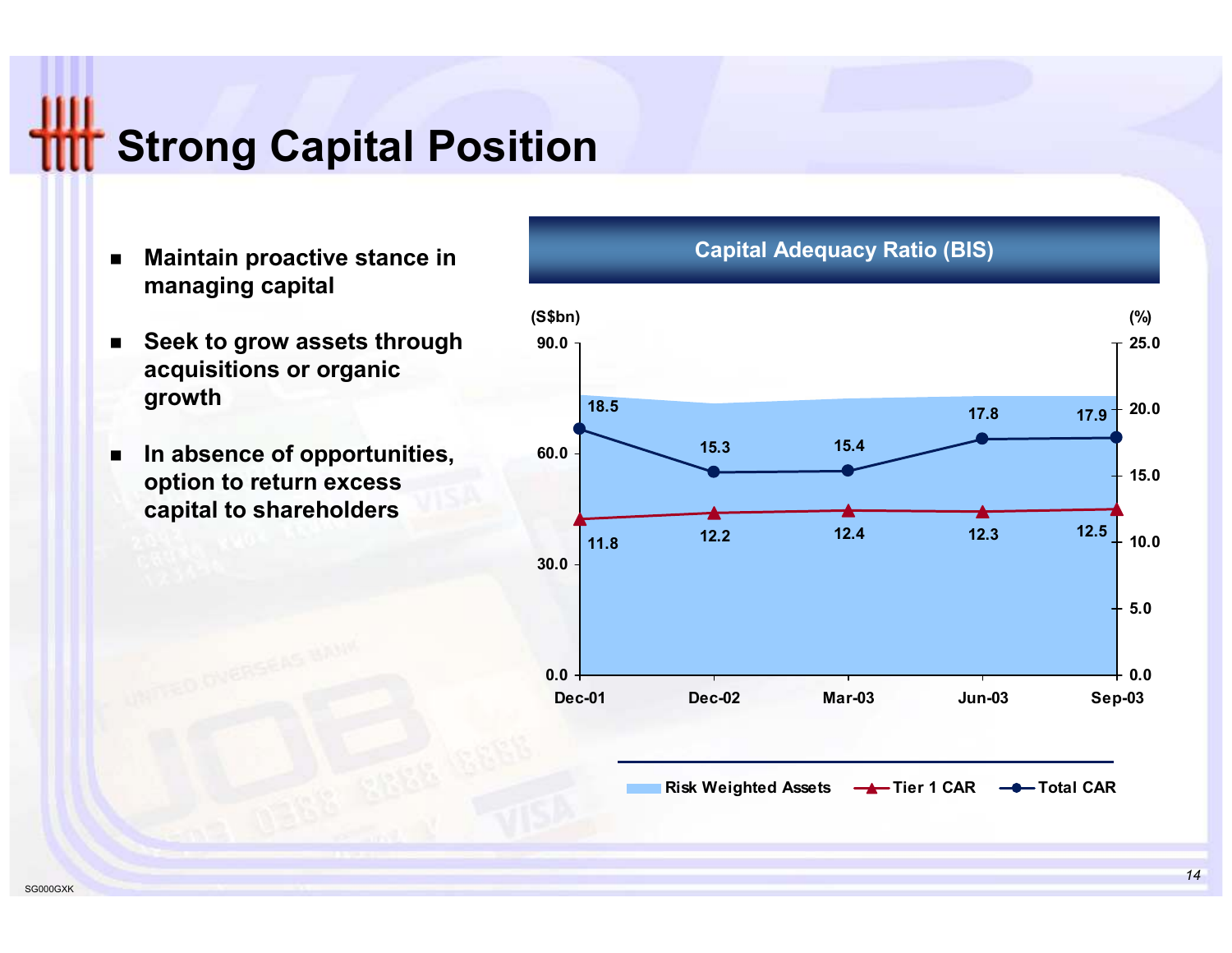### **Progressing in Non-Core Asset Disposal**

- MAS announced 2-year extension till 17 July 06 to complete divestiture of non-core assets
- ▉ Implications for UOB:
	- $\triangleright$  More flexibility given current difficult economic and market conditions
	- $\rightarrow$  More time to evaluate proposals to decide on most beneficial course of action
	- $\triangleright$  Continue to optimize capital structure regardless of extension
- Objective remains to maximize shareholder value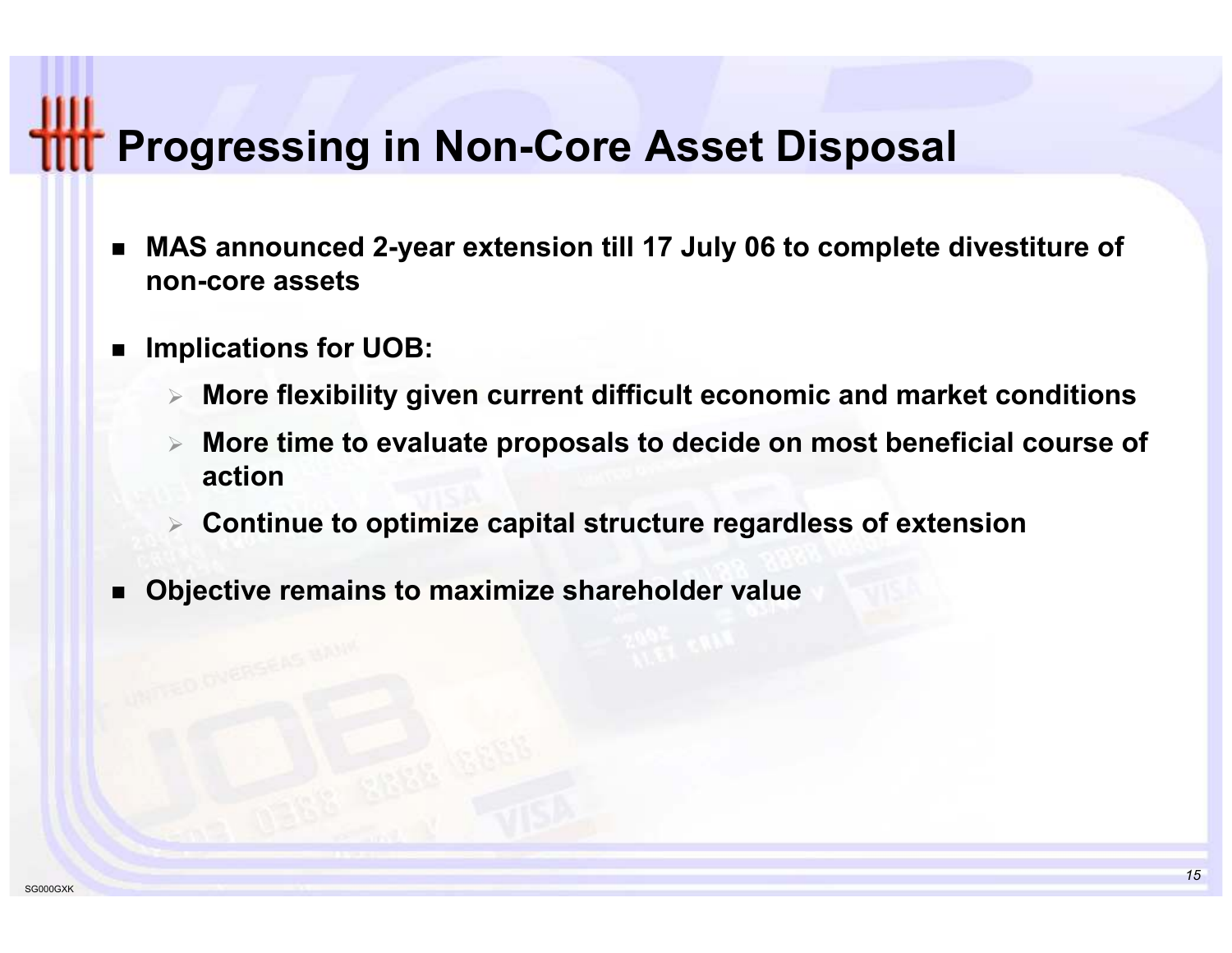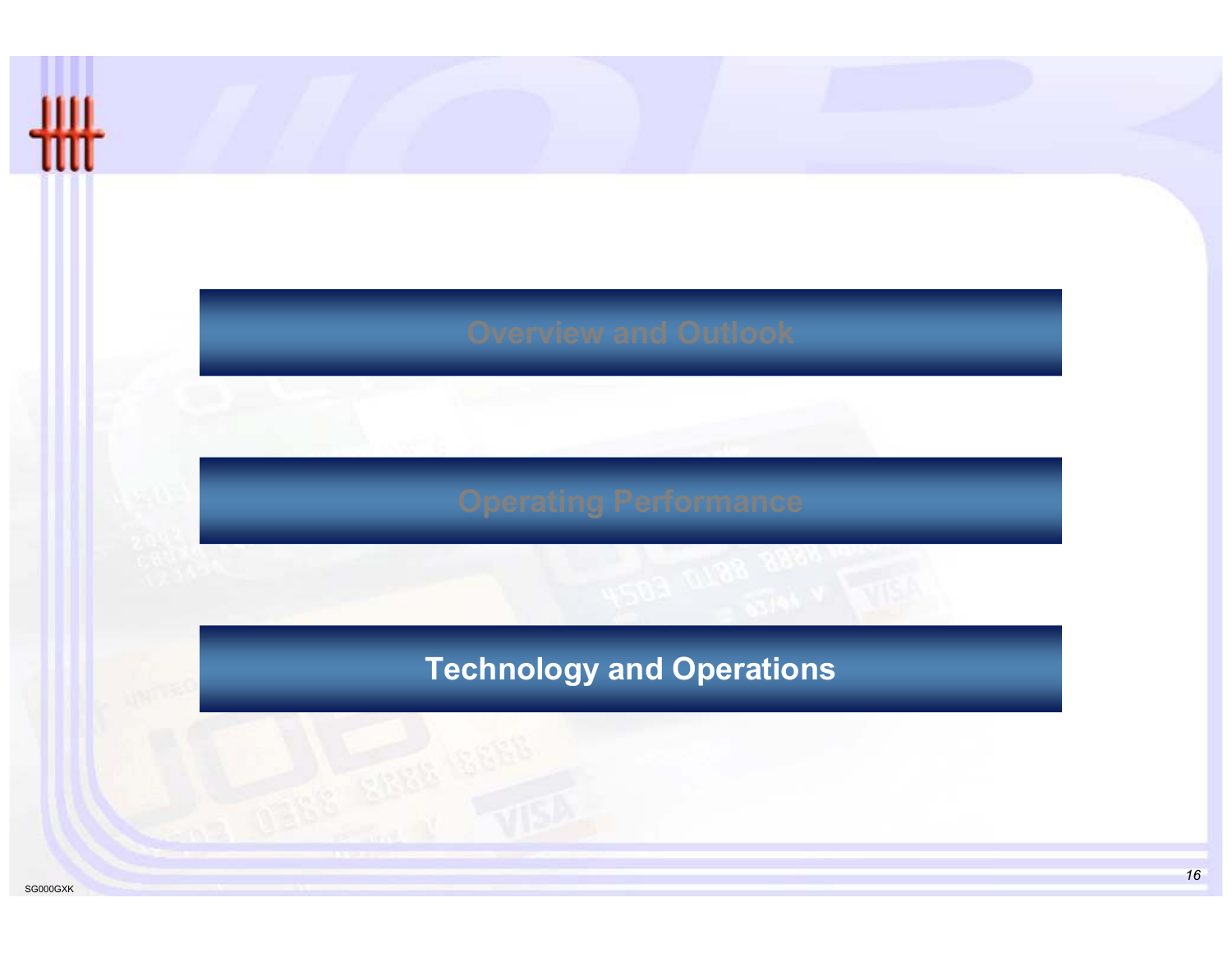## **ITT IT Management Philosophy**

Differentiation through customer segmentation and service

Leveraging volume to create infrastructure scale

Fast and measurable benefits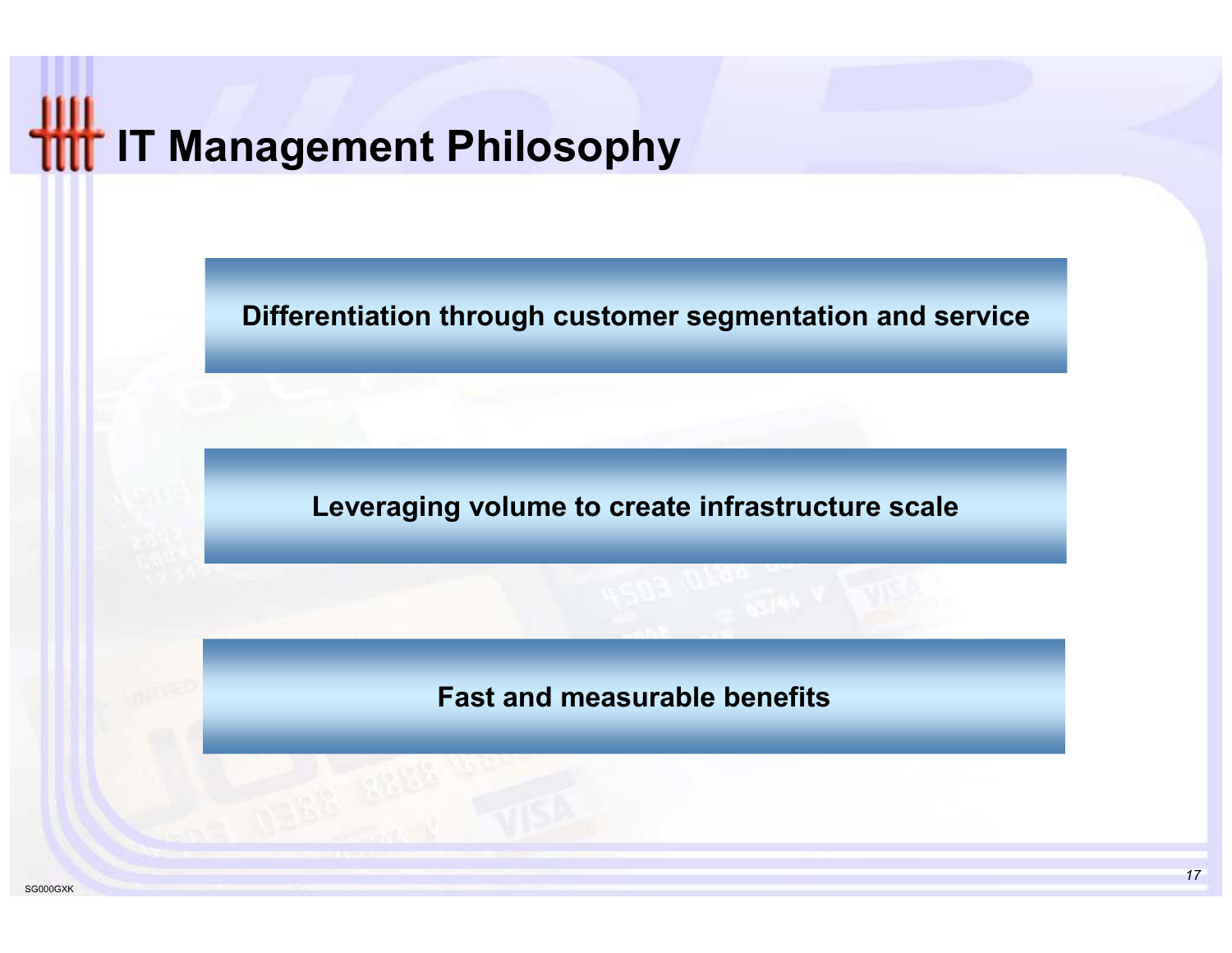### Leveraging IT and Creating Scale

- Current Status
	- $\triangleright$   $\,$  80% of all transaction volume processed in Singapore
	- $\triangleright$   $~$  70% of IT staff reside in Singapore
	- > Heavy re-engineering of over 70% current processes to become more customer-centric and service differentiated
	- Centralization of operations into "Processing Centers" and "Middle Office" on top of a robust regional telecommunications infrastructure

- 1. Further creation of scale by leveraging Processing Centres / Middle Office for regional operations
- 2. Consolidating core IT skills and processing centers initially to Singapore